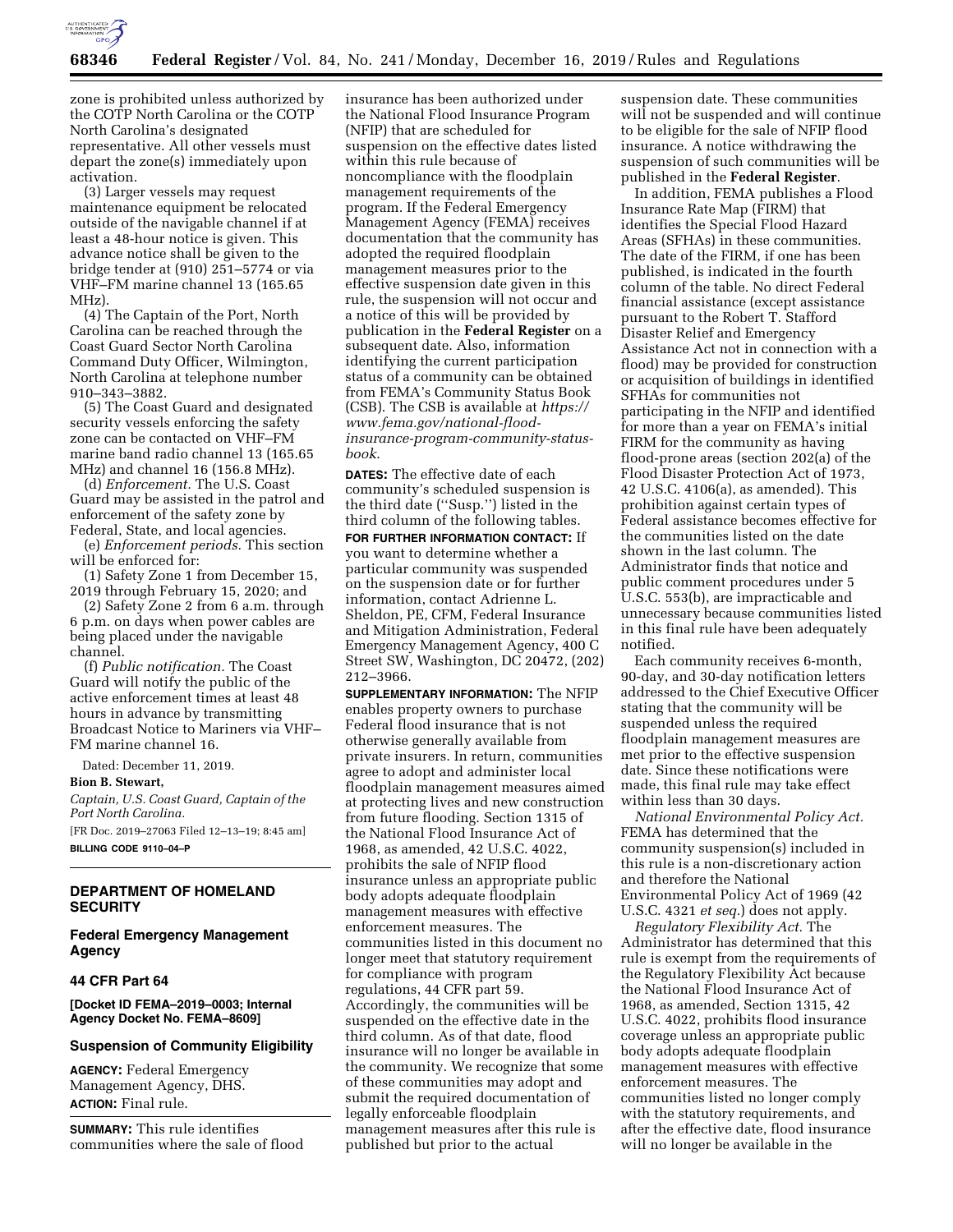communities unless remedial action takes place.

*Regulatory Classification.* This final rule is not a significant regulatory action under the criteria of section 3(f) of Executive Order 12866 of September 30, 1993, Regulatory Planning and Review, 58 FR 51735.

*Executive Order 13132, Federalism.*  This rule involves no policies that have federalism implications under Executive Order 13132.

*Executive Order 12988, Civil Justice Reform.* This rule meets the applicable standards of Executive Order 12988.

*Paperwork Reduction Act.* This rule does not involve any collection of information for purposes of the Paperwork Reduction Act, 44 U.S.C. 3501 *et seq.* 

# **List of Subjects in 44 CFR Part 64**

Flood insurance, Floodplains. Accordingly, 44 CFR part 64 is amended as follows:

## **PART 64—[AMENDED]**

■ 1. The authority citation for Part 64 continues to read as follows:

**Authority:** 42 U.S.C. 4001 *et seq.;*  Reorganization Plan No. 3 of 1978, 3 CFR, 1978 Comp.; p. 329; E.O. 12127, 44 FR 19367, 3 CFR, 1979 Comp.; p. 376.

### **§ 64.6 [Amended]**

■ 2. The tables published under the authority of § 64.6 are amended as follows:

| State and location                                            | Community<br>No. | Effective date authorization/cancellation of<br>sale of flood insurance in community                  | Current effective<br>map date               | Date certain<br>Federal assist-<br>ance no longer<br>available in<br><b>SFHAs</b> |
|---------------------------------------------------------------|------------------|-------------------------------------------------------------------------------------------------------|---------------------------------------------|-----------------------------------------------------------------------------------|
| <b>Region V</b><br>Minnesota: Halstad, City of, Norman County | 270324           | February 5, 1975, Emerg; June 15, 1979,<br>Reg; December 20, 2019, Susp.                              | Dec. 20, 2019.                              | Dec. 20, 2019.                                                                    |
| <b>Region VI</b>                                              |                  |                                                                                                       |                                             |                                                                                   |
| Texas:<br>Aransas County, Unincorporated Areas                | 485452           | June 19, 1970, Emerg; August 6, 1971,<br>Reg; December 20, 2019, Susp.                                | $$ do* $$                                   | Do.                                                                               |
| Austin, City of, Hays, Travis and<br>Williamson Counties.     | 480624           | May 9, 1975, Emerg; September 2, 1981,<br>Reg; December 20, 2019, Susp.                               | do                                          | Do.                                                                               |
| Leroy, City of, McLennan County                               | 481314           | N/A, Emerg; January 30, 1980, Reg; De-<br>cember 20, 2019, Susp.                                      | do                                          | Do                                                                                |
| Mount Calm, City of, Hill County                              | 480863           | March 16, 2010, Emerg; June 2, 2011,<br>Reg; December 20, 2019, Susp.                                 | do                                          | Do.                                                                               |
| Taylor, City of, Williamson County                            | 480670           | November 7, 1974, Emerg; March 1, 1982,<br>Reg; December 20, 2019, Susp.                              | do                                          | Do.                                                                               |
| Weir, City of, Williamson County                              | 481674           | N/A, Emerg; April 19, 1996, Reg; December<br>20, 2019, Susp.                                          | do                                          | Do.                                                                               |
| West, City of, McLennan County                                | 480931           | N/A, Emerg; June 4, 2015, Reg; December<br>20, 2019, Susp.                                            | do                                          | Do.                                                                               |
| <b>Region VII</b>                                             |                  |                                                                                                       |                                             |                                                                                   |
| lowa:<br>Atkins, City of, Benton County                       | 190548           | N/A, Emerg; June 18, 2010, Reg; Decem-<br>ber 20, 2019, Susp.                                         | do                                          | Do.                                                                               |
| Beaman, City of, Grundy County                                | 190400           | July 27, 2005, Emerg; October 19, 2005,                                                               | $\dots$ do $\dots$                          | Do.                                                                               |
| Belle Plaine, City of, Benton County                          | 190015           | Reg; December 20, 2019, Susp.<br>May 9, 1975, Emerg; August 1, 1986, Reg;<br>December 20, 2019, Susp. | $$ do $$                                    | Do.                                                                               |
| Benton County, Unincorporated Areas                           | 190845           | N/A, Emerg; September 10, 2008, Reg; De-<br>cember 20, 2019, Susp.                                    | do                                          | Do.                                                                               |
| Blairstown, City of, Benton County                            | 190320           | October 30, 2007, Emerg; June 3, 2008,<br>Reg; December 20, 2019, Susp.                               | do                                          | Do.                                                                               |
| Conrad, City of, Grundy County                                | 190401           | N/A, Emerg; March 30, 2009, Reg; Decem-<br>ber 20, 2019, Susp.                                        | do                                          | Do.                                                                               |
| Dike, City of, Grundy County                                  | 190402           | August 17, 1976, Emerg; August 19, 1986,<br>Reg; December 20, 2019, Susp.                             | do                                          | Do.                                                                               |
| Ellsworth, City of, Hamilton County                           | 190136           | December 29, 1975, Emerg; August 1,<br>1987, Reg; December 20, 2019, Susp.                            | do                                          | Do.                                                                               |
| Garrison, City of, Benton County                              | 190321           | December 12, 2007, Emerg; June 3, 2008,<br>Reg; December 20, 2019, Susp.                              | do                                          | Do.                                                                               |
| Grundy Center, City of, Grundy County                         | 190403           | August 15, 2005, Emerg; October 19, 2005,<br>Reg; December 20, 2019, Susp.                            | $$ do $$                                    | Do.                                                                               |
| Grundy County, Unincorporated Areas                           | 190870           | N/A, Emerg; April 21, 2006, Reg; December<br>20, 2019, Susp.                                          | do                                          | Do.                                                                               |
| Holland, City of, Grundy County                               | 190404           | November 7, 1979, Emerg; July 17, 1986,<br>Reg; December 20, 2019, Susp.                              | do                                          | Do.                                                                               |
| Jewell, City of, Hamilton County                              | 190600           | September 18, 1996, Emerg; March 1,<br>2001, Reg; December 20, 2019, Susp.                            | do                                          | Do.                                                                               |
| Kamrar, City of, Hamilton County                              | 190406           | N/A, Emerg; December 6, 2005, Reg; De-<br>cember 20, 2019, Susp.                                      | $\dots \dots$ .do $\dots \dots \dots \dots$ | Do.                                                                               |
| Morrison, City of, Grundy County                              | 190953           | N/A, Emerg; October 31, 2005, Reg; De-<br>cember 20, 2019, Susp.                                      | do                                          | Do.                                                                               |
| Newhall, City of, Benton County                               | 190626           | N/A, Emerg: August 4, 2011, Reg: Decem-<br>ber 20, 2019, Susp.                                        | do                                          | Do.                                                                               |
| Norway, City of, Benton County                                | 190632           | January 21, 1994, Emerg; March 1, 1997,<br>Reg; December 20, 2019, Susp.                              | do                                          | Do.                                                                               |